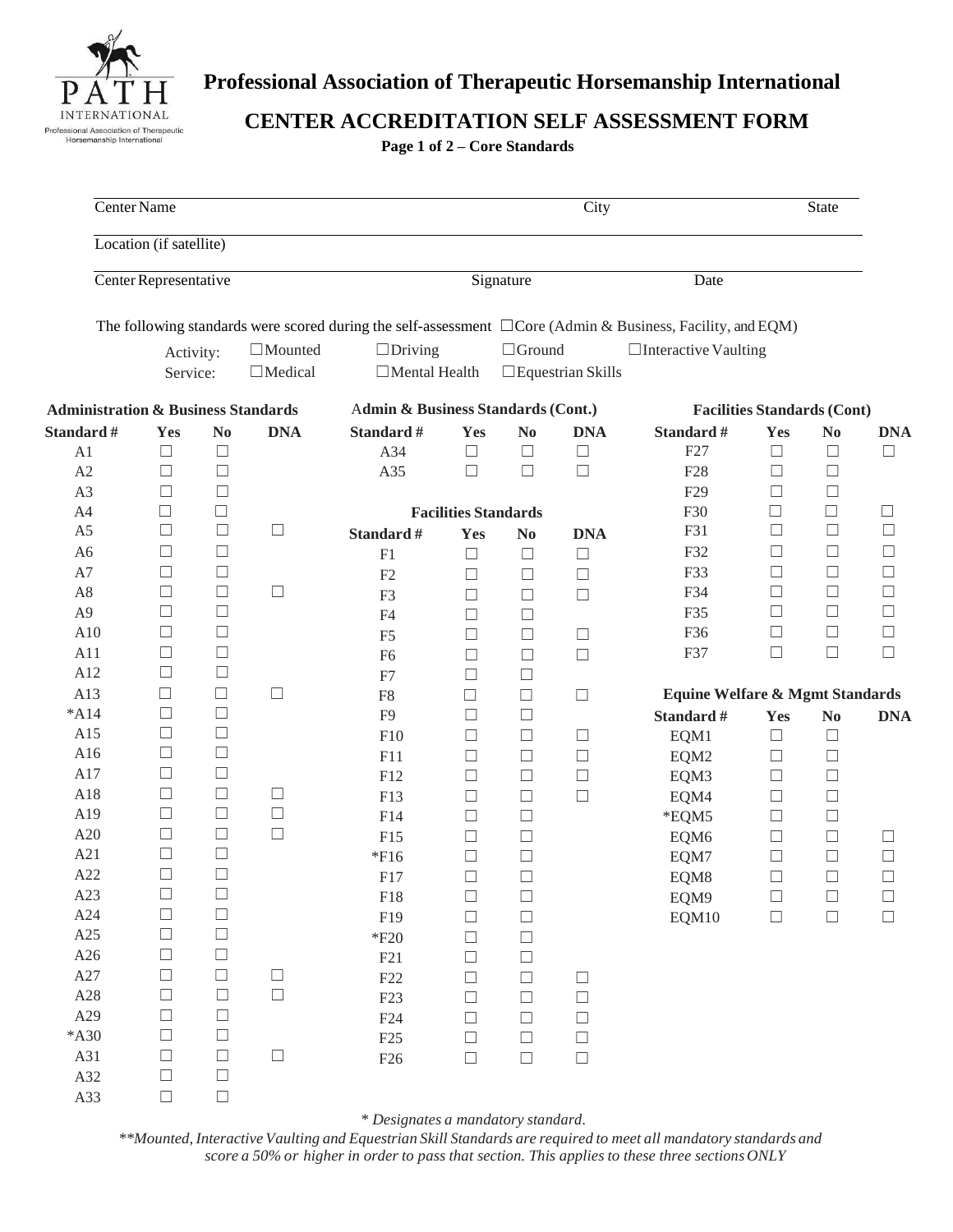

# **Professional Association of Therapeutic Horsemanship International**

### **CENTER ACCREDITATION SELF ASSESSMENT FORM**

**Page 2 of 2 – Activity and Service Standards**

|                                | Center Name                              |                        |            |                                       |                          |        | City             |                                      |                                | <b>State</b>   |            |
|--------------------------------|------------------------------------------|------------------------|------------|---------------------------------------|--------------------------|--------|------------------|--------------------------------------|--------------------------------|----------------|------------|
|                                | Location (if satellite)                  |                        |            |                                       |                          |        |                  |                                      |                                |                |            |
| Center Representative          |                                          |                        |            | Signature<br>Date                     |                          |        |                  |                                      |                                |                |            |
|                                | <b>Mounted Standards**</b>               |                        |            | <b>Interactive Vaulting Standards</b> |                          |        |                  |                                      | <b>Mental Health Standards</b> |                |            |
| Standard #                     | Yes                                      | N <sub>0</sub>         | <b>DNA</b> | Standard #                            | Yes                      | No     | <b>DNA</b>       | Standard #                           | Yes                            | $\bf No$       | <b>DNA</b> |
| $*MA1$                         | □                                        | $\Box$                 |            | $*VA1$                                | $\Box$                   | $\Box$ |                  | $*MH1$                               | $\Box$                         | $\Box$         |            |
| $*MA2$                         | □                                        | $\Box$                 |            | $*VA2$                                | $\Box$                   | $\Box$ |                  | $*MH2$                               | $\Box$                         | $\Box$         | $\Box$     |
| MA3                            | $\Box$                                   | $\Box$                 |            | VA3                                   | $\Box$                   | $\Box$ |                  | MH <sub>3</sub>                      | $\Box$                         | $\Box$         |            |
| $*MA4$                         | $\Box$                                   | $\Box$                 | $\Box$     | $*VA4$                                | $\Box$                   | $\Box$ |                  | $*MH4$                               | □                              | $\Box$         |            |
|                                |                                          |                        |            | VA5                                   | $\Box$                   | $\Box$ |                  | MH <sub>5</sub>                      | $\Box$                         | $\Box$         |            |
|                                |                                          |                        |            | $*VA6$                                | $\Box$                   | $\Box$ |                  | $*MH6$                               | $\Box$                         | $\Box$         |            |
|                                | <b>Driving Standards</b>                 |                        |            | $*VA7$                                | $\Box$                   | $\Box$ |                  | MH7                                  | $\Box$                         | $\Box$         |            |
| Standard #                     | <b>Yes</b>                               | $\mathbf{N}\mathbf{o}$ | <b>DNA</b> | VA8                                   | $\Box$                   | $\Box$ |                  | MH <sub>8</sub>                      | $\Box$                         | $\Box$         |            |
| $*DA1$                         | $\Box$                                   | $\Box$                 |            | VA9                                   | $\Box$                   | $\Box$ |                  | *MH9                                 | $\Box$                         | $\Box$         |            |
| $*DA2$                         | $\Box$                                   | $\Box$                 |            |                                       |                          |        |                  |                                      |                                |                |            |
| $*DA3$                         | $\Box$                                   | $\Box$                 |            |                                       | <b>Medical Standards</b> |        |                  | <b>Equestrian Skills Standards**</b> |                                |                |            |
| DA4                            | $\Box$                                   | $\Box$                 |            | Standard #                            | Yes                      | No     | <b>DNA</b>       | Standard #                           | Yes                            | N <sub>0</sub> | <b>DNA</b> |
| $*DA5$                         | $\Box$                                   | $\Box$                 |            | $*M1$                                 | $\Box$                   | $\Box$ |                  | ESK1                                 | $\Box$                         | $\Box$         |            |
| $*DAG$                         | $\Box$                                   | $\Box$                 |            | $*M2$                                 | $\Box$                   | $\Box$ | $\Box$           | ESK <sub>2</sub>                     | $\Box$                         | $\Box$         |            |
| $*DA7$                         | $\Box$                                   | $\Box$                 | $\Box$     | M <sub>3</sub>                        | $\Box$                   | $\Box$ |                  |                                      |                                |                |            |
| DA8                            | $\Box$                                   | $\Box$                 | $\Box$     | $^*\!{\rm M}4$                        | $\Box$                   | $\Box$ |                  |                                      |                                |                |            |
| *DA9                           | $\Box$                                   | $\Box$                 | $\Box$     | $*M5$                                 | $\Box$                   | $\Box$ | $\Box$           |                                      |                                |                |            |
| $*DA10$                        | $\Box$                                   | $\Box$                 | $\Box$     | $*M6$                                 | $\Box$                   | $\Box$ | $\Box$           |                                      |                                |                |            |
| DA11                           | $\Box$                                   | $\Box$                 |            | $*M7$                                 | $\Box$                   | $\Box$ |                  |                                      |                                |                |            |
| $*DA12$                        | $\Box$                                   | $\Box$                 |            | M8                                    | $\Box$                   | $\Box$ |                  |                                      |                                |                |            |
| $*DA13$                        | $\Box$                                   | $\Box$                 | $\Box$     | $*M9$                                 | $\Box$                   | $\Box$ |                  |                                      |                                |                |            |
| DA14                           | $\Box$                                   | $\Box$                 |            | M10                                   | $\Box$                   | $\Box$ |                  |                                      |                                |                |            |
| DA15                           | $\Box$                                   | $\Box$                 |            | M11                                   | $\Box$                   | $\Box$ | $\Box$           |                                      |                                |                |            |
| DA16                           | $\Box$                                   | $\Box$                 |            | M12                                   | □<br>$\Box$              | $\Box$ | $\Box$<br>$\Box$ |                                      |                                |                |            |
| DA17                           | □                                        | $\Box$                 |            | M13                                   |                          | $\Box$ |                  |                                      |                                |                |            |
| DA18                           | $\Box$                                   | $\Box$                 |            | M14                                   | $\Box$                   | $\Box$ | $\Box$           |                                      |                                |                |            |
| DA19                           | $\Box$                                   | $\Box$                 |            | M15                                   | $\Box$                   | $\Box$ | $\Box$           |                                      |                                |                |            |
| $*DA20$                        | □                                        | Ш                      |            | $^*\mathbf{M}16$                      | $\Box$                   | $\Box$ | $\Box$           |                                      |                                |                |            |
| <b>DA21</b>                    | $\Box$                                   | П                      |            | M17                                   | $\Box$                   | $\Box$ | $\Box$           |                                      |                                |                |            |
| Standard #<br>$\mathrm{^*GAl}$ | <b>Ground Standards</b><br>Yes<br>$\Box$ | $\bf No$<br>$\Box$     | <b>DNA</b> |                                       |                          |        |                  |                                      |                                |                |            |

### *\* Designates a mandatory standard.*

*\*\*Mounted, Interactive Vaulting and Equestrian Skill Standards are required to meet all mandatory standards and score a 50% or higher in order to pass that section. This applies to these three sections ONLY*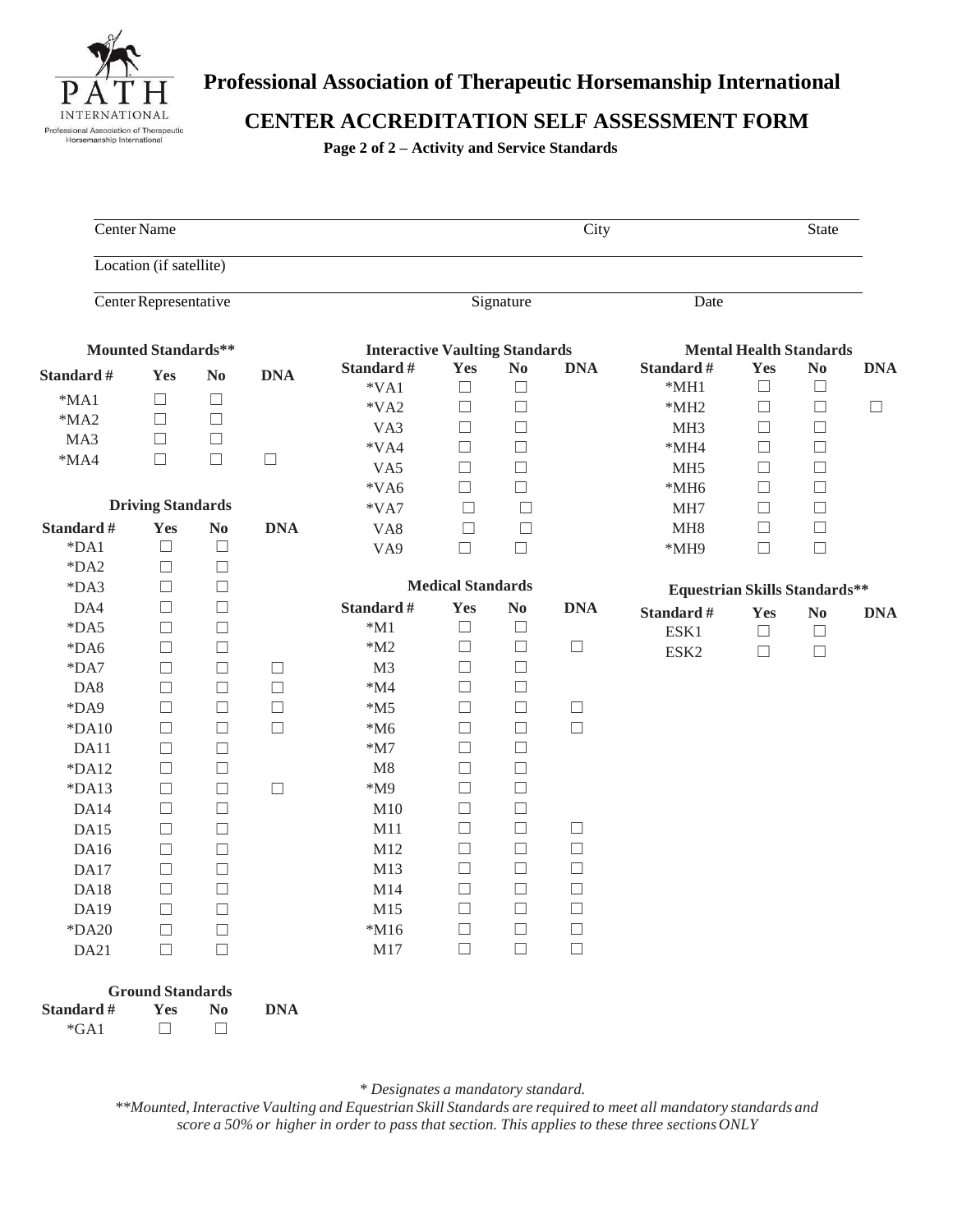## **Site Visit Score Calculation Form**

|    | Center Name: _                                                                                | Number:                                                                                                                        |
|----|-----------------------------------------------------------------------------------------------|--------------------------------------------------------------------------------------------------------------------------------|
|    | <b>CORE STANDARDS</b>                                                                         |                                                                                                                                |
|    | <b>Administration and Business Standards</b>                                                  |                                                                                                                                |
|    | 1. Enter # of standards answered "yes":                                                       |                                                                                                                                |
| 2. | Enter # of mandatory standards answered "no":                                                 |                                                                                                                                |
|    |                                                                                               | If the number entered on line 2 is "1" or greater, the center scores 0% for Administration and Business Standards. Enter "0"   |
|    | on line 5.                                                                                    |                                                                                                                                |
| 3. | Enter # of standards answered "DNA":                                                          |                                                                                                                                |
| 4. | Subtract line 3 from "35":                                                                    |                                                                                                                                |
| 5. | Divide line 1 by line 4 and multiply by "100":                                                | % Overall score for Administration and Business Standards                                                                      |
|    | <b>Facility Standards</b>                                                                     |                                                                                                                                |
|    | 6. Enter # of standards answered "yes":                                                       |                                                                                                                                |
|    | 7. Enter # of <b>mandatory</b> standards answered "no":                                       |                                                                                                                                |
|    |                                                                                               | If the number entered on line 7 is "1" or greater, the center scores 0% for Facility Standards. Enter "0" on line 10.          |
| 8. | Enter # of standards answered "DNA":                                                          |                                                                                                                                |
| 9. | Subtract line 8 from "37":                                                                    |                                                                                                                                |
|    | 10. Divide line 6 by line 9 and multiply by 100:                                              | % Overall score for Facility Standards                                                                                         |
|    | <b>Equine Welfare and Management Standards</b>                                                |                                                                                                                                |
|    | 11. Enter # of standards answered "yes":                                                      |                                                                                                                                |
|    | 12. Enter # of mandatory standards answered "no":                                             |                                                                                                                                |
|    |                                                                                               | If the number entered on line 12 is "1" or greater, the center scores 0% for Equine Welfare and Management Standards.          |
|    | Enter "0" on line 15.                                                                         |                                                                                                                                |
|    | 13. Enter # of standards answered "DNA":                                                      |                                                                                                                                |
|    | 14. Subtract line 13 from "10"                                                                | % Overall score for Equine Welfare and Management                                                                              |
|    | 15. Divide line 11 by line 14 and multiply by 100:<br><b>Standards</b>                        |                                                                                                                                |
|    | <b>Mounted Standards</b>                                                                      |                                                                                                                                |
|    | 16. Enter # of standards answered "yes":<br>17. Enter # of mandatory standards answered "no": | If the number entered on line 17 is "1" or greater, the center scores 0% for Mounted Standards. Enter "0" on line 20.          |
|    | 18. Enter # of standards answered "DNA":                                                      |                                                                                                                                |
|    | 19. Subtract line 18 from "4":                                                                |                                                                                                                                |
|    | 20. Divide line 16 by line 19 and multiply by "100":                                          | % Overall score for Mounted Standards                                                                                          |
|    | <b>Driving Standards</b>                                                                      |                                                                                                                                |
|    | 21. Enter # of standards answered "yes":                                                      |                                                                                                                                |
|    | 22. Enter # of mandatory standards answered "no":                                             |                                                                                                                                |
|    |                                                                                               | If the number entered on line 22 is "1" or greater, the center scores 0% for Driving Standards. Enter "0" on line 24.          |
|    | 23. Enter # of standards answered "DNA"                                                       |                                                                                                                                |
|    | 24. Subtract line 23 from "21".                                                               |                                                                                                                                |
|    | 25. Divide line 21 by line 24 and multiply by "100":                                          | % Overall score for Driving Standards                                                                                          |
|    | <b>Interactive Vaulting Standards</b>                                                         |                                                                                                                                |
|    | 26. Enter # of standards answered "yes":                                                      |                                                                                                                                |
|    | 27. Enter # of mandatory standards answered "no":                                             | If the number entered on line 27 is "1" or greater, the center scores 0% for Interactive Vaulting Standards. Enter "0" on line |
|    | 29.                                                                                           |                                                                                                                                |
|    | 28. Divide line 26 by "9" and multiply by "100":                                              | % Overall score for Interactive Vaulting Standards                                                                             |
|    | <b>Ground Standards</b>                                                                       |                                                                                                                                |
|    | 29. Enter # of standards answered "yes":                                                      |                                                                                                                                |
|    | 30. Enter # of mandatory standards answered "no":                                             | If the number entered on line 29 is "1" or greater, the center scores 0% for Ground Standards. Enter "0" on line 32.           |